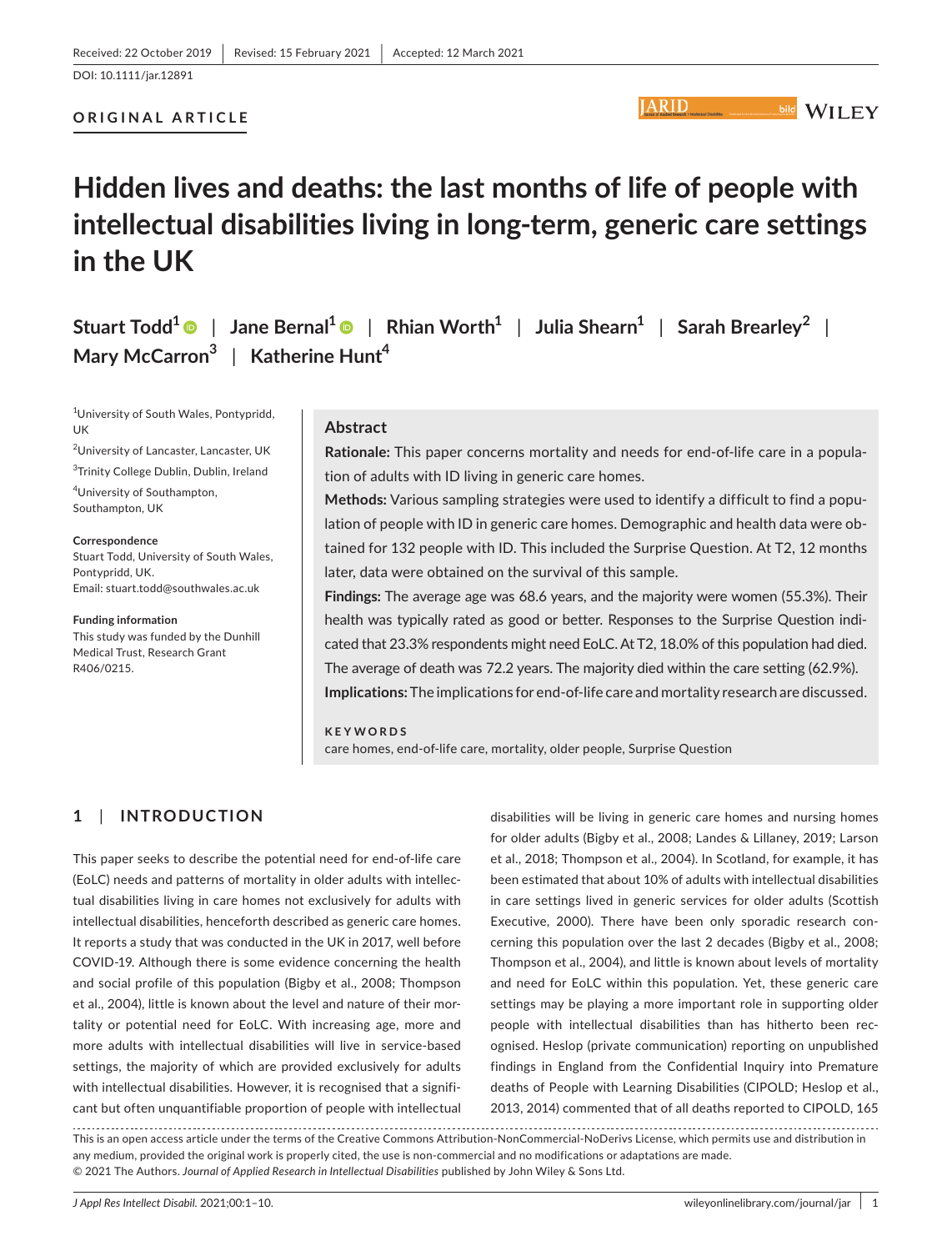**2 <sup>|</sup>** 

(70.8%) were of people living in care settings. Of those, 65 (37.0%) had been living in generic care settings. Although they account for a small proportion of the total residential provision for adults with intellectual disabilities, generic settings seem to be significant providers of care at the end of life.

For the most part, the growing research interest in the provision and outcomes of EoLC for adults with intellectual disabilities has focused on care settings specifically for people with intellectual disabilities, see, for example (Gray & Kim, 2017; Grindrod & Rumbold, 2017; Hunt et al., 2019; Lord et al., 2017; McCarron et al., 2010, 2011; McKenzie et al., 2017; Northway et al., 2018; Todd et al., 2013, 2020; Tuffrey-Wijne et al., 2017, 2020; Tuffrey-Wijne & Rose, 2017; Wark et al., 2017; Wiese et al., 2012, 2013). However, intellectual disability settings, even allowing for the high risk of premature mortality in people intellectual disabilities, may not have to deal with large numbers of deaths of adults with intellectual disabilities in any 1 year (Heslop et al., 2014; Todd et al., 2019, 2020). The risk of dying increases with age, so that, although people with intellectual disabilities are more likely to die prematurely than their fellow citizens, death rates in intellectual disability services reflect the predominantly middle-aged population living there. That intellectual disability-specific settings contain few older people cannot be solely explained by the higher risk of premature mortality in people with intellectual disabilities (Heslop et al., 2014). A likely contributory factor may be the number of ageing adults with intellectual disabilities who are moved into generic services for older adults (Bigby et al., 2008; Thompson et al., 2004).

Generic care settings are significant places of care at the end of life for many people in the general population, especially older adults (Shah et al., 2013). In the UK, it is estimated that about one fifth of all deaths occur within a care home, and that about one third of those aged over 75 years of age will die there (Public Health England, 2019). Their role in providing EoLC has been increasingly recognised and supported by policy and service developments, see, for example, (NHS England, P, 2017). However, the evidence base has been criticised for often failing to recognise the diversity both of care settings (Froggatt & Payne, 2006) and of the population they support (Badger et al., 2009; Sampson et al., 2012). Adults with intellectual disabilities within these settings are not visible within this literature. Their invisibility may be an outcome of the size and dispersed nature of this population. It is likely that many generic settings contain no people with intellectual disabilities, and in those that do in the England, they may make up <2% of the supported population (Thompson et al., 2004). Bigby et al. (2008) report that in similar settings in Victoria, Australia there were 207 people with intellectual disabilities living across 144 settings, or on average 1.8 people with intellectual disabilities per setting.

The mortality and EoLC needs of adults with intellectual disabilities in generic care settings have largely been overlooked by both Intellectual disability and EoLC researchers. There is some support for the idea that the population of adults with intellectual disabilities within these services may be distinct both from others in Intellectual Disability services and from those in care homes for older adults.

They will be older than those in intellectual disability settings and younger than their fellow residents in generic care settings (Bigby et al., 2008; Thompson et al., 2004; Todd et al., 2019, 2020). People with intellectual disabilities in generic settings are also likely have a different health profile from those in intellectual disability care settings because of age-related illnesses (Bland et al., 2003; Cooper & van der Speck, 2009; Haveman, 2004; Haveman et al., 2011; Hermans & Evenhuis, 2014; Lifshitz et al., 2008; Lin et al., 2016; McCarron et al., 2011). Their health profile may be more similar to their fellow residents in generic care settings for older adults but with lower reported levels of dementia (Bigby et al., 2008). There are good reasons, therefore, to assume that patterns of death and dying for adults with intellectual disabilities in generic care settings may be distinct and require focused research attention.

In this paper, we provide a description of this population from a mortality and EoLC perspective. We describe the demographic and health characteristics of a sample of adults with intellectual disabilities; the mortality patterns and risk of death; and the level of potential need for EoLC. Mindful of the importance of setting specific characteristics in this field (Froggatt & Payne, 2006), we make comparisons between adults with intellectual disabilities living in two types of generic care settings for older adults, Registered Care Homes (RCH) and Nursing Homes (NH). To address the potential need for EoLC in these 2 populations of adults with intellectual disabilities in this paper, we not only look at prevalence of dementia and cancer, and reported causes of death, but use the Surprise Question (SQ). This is a widely used screening tool that aims to identify people nearing the end of life and who might benefit from palliative care interventions (Lilley et al., 2017; Thomas, Armstrong Wilson, & Team, 2016; Weissman & Meier, 2011). In the UK, it forms part of the Prognostic Indicator Guidance (PIG) within the Gold Standards Framework for EoLC issued by the Royal College of General Practitioners (Thomas et al., 2016). Its use as a tool to predict death has limitations (Downar et al., 2017) but it may have some value in prompting consideration that EoLC might be beneficial (White et al., 2017). It has been suggested that the question may have some utility in intellectual disabilities services (Vrijmoeth et al., 2018) and research (Todd et al., 2020).

## **2**  | **METHODS**

#### **2.1**  | **Participating services**

Participating settings were Registered Care or Nursing homes. Settings solely for people with intellectual disabilities were excluded. We used a series of recruitment strategies. Initially, we held discussions with several community Intellectual Disability teams, providers of Intellectual Disability services, commissioners of Intellectual Disability services and commissioners of services for older people in England and Wales. Commissioners told us that Intellectual Disability was not always used as an identifier once people were in generic care settings. Therefore, like others (Schaper et al., 2019; Thompson et al., 2004), we experienced considerable difficulty in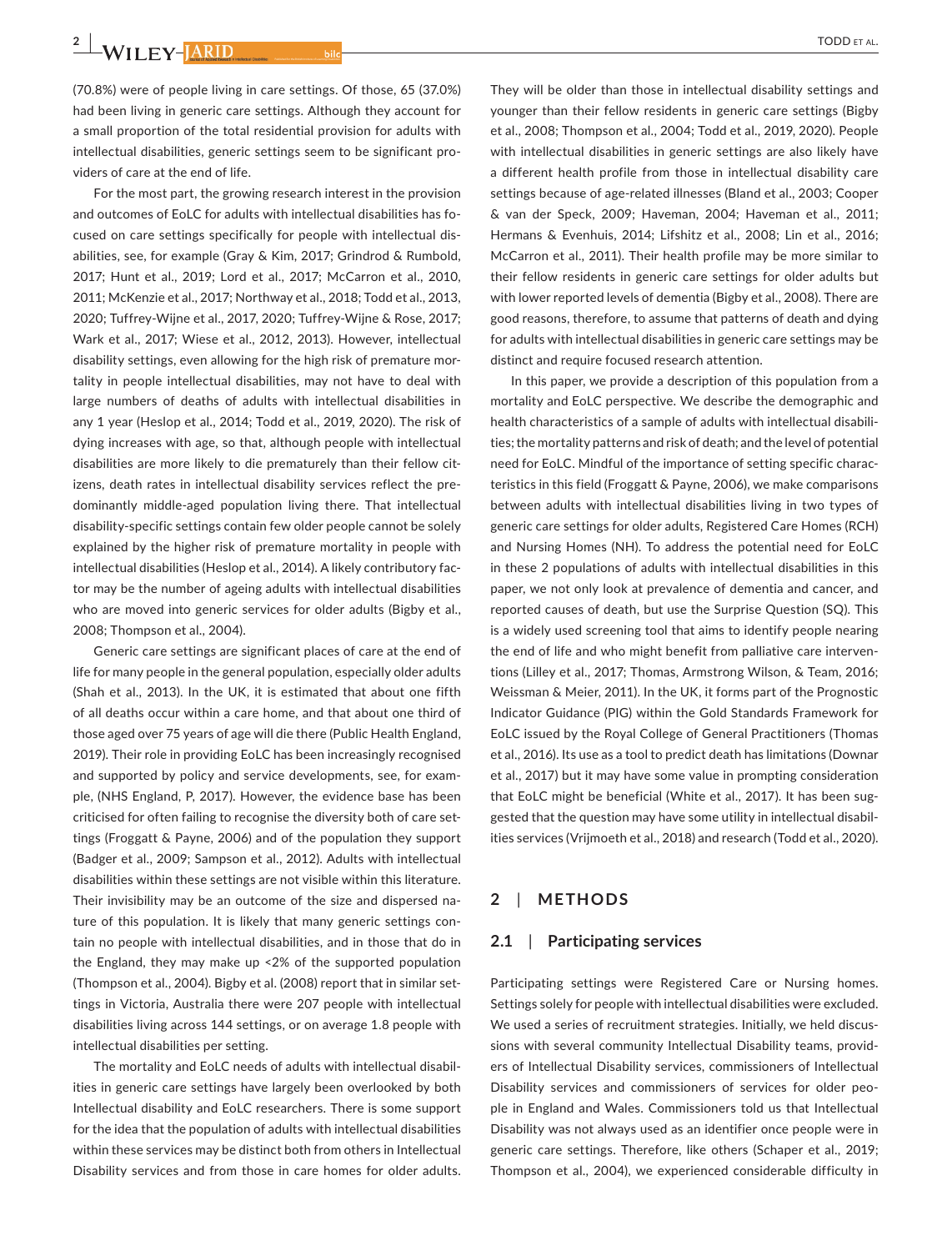**TABLE 1** Gender and age distribution within Registered Care Homes (RCH) and Nursing Homes (NH) for residents with intellectual disability and for all other residents

|                            |                  | Journal of Applied Research in Intellectual Disabilities   Packdood for the lands in counsel of conventionments |            | ** I L L I             |
|----------------------------|------------------|-----------------------------------------------------------------------------------------------------------------|------------|------------------------|
|                            | <b>ID</b> in RCH | Non-ID in RCH                                                                                                   | ID in NH   | Non-ID in<br><b>NH</b> |
| Male                       | 40 50.6%         | 283 33.1%                                                                                                       | 19 35.8%   | 370 36.1%              |
| Female                     | 39 49.4%         | 573 66.9%                                                                                                       | 34 64.2%   | 656 63.9%              |
| Average age                | 69.5 years       | 81.9 years                                                                                                      | 67.3 years | 79.5 years             |
| Aged under 60 years        | 17 21.5%         | 54 6.8%                                                                                                         | 10 18.9%   | 939.0%                 |
| Between 60 and<br>79 years | 47 59.4%         | 211 26.4%                                                                                                       | 38 71.7%   | 445 33.4%              |
| 80 years or older          | 15 19.0%         | 534 66.8%                                                                                                       | 59.4%      | 596 57.6%              |
|                            |                  |                                                                                                                 |            |                        |

**IADID** 

locating this population and spent significant effort and time identifying settings that met our inclusion and exclusion criteria. Further sources of information were then explored, including provider websites, professional networks and contacts currently working in the care home sector. In total, 558 individual settings were identified and contacted by telephone or e-mail. Many settings (*n* = 249 settings, 44.6%) did not respond to, or declined, our invitation to discuss the research. Others (*n* = 78, 14.0%) were care settings exclusively for people with intellectual disabilities, and a further 3 (0.54%) were settings that only offered respite care. Of the 228 settings that met our inclusion criteria and expressed an interest in participation, 158 (69.3%) reported that they currently did not support anyone with intellectual disabilities. 70 (30.7%) settings confirmed that they were RCH or NH settings that were not exclusively for people with intellectual disabilities and were currently supporting at least one person with intellectual disabilities. Of those 70, 66 (94.3%) participated in the study. Most participating services were based in England and Wales (*n* = 63, 95.5%), and 3 (4.5%) were in Scotland.

#### **2.2**  | **Procedure and materials**

Data were obtained from participants (usually a manager or senior nurse within each setting) concerning the supported population: the number of people living in the setting, their age and gender; and the number of people with intellectual disabilities living in the setting. We were not able to verify whether these individuals had intellectual disability or to determine the severity of their intellectual disability. We then sought more detailed data on the individuals with intellectual disabilities. We discussed the practicalities of data collection with provider organisations prior to data collection. It was clear that participants had many calls on their time and would be unable to give detailed responses on more than three people. We decided that, when there were more than three people, we would seek data only for the three eldest. This was consistent with the aim of the study to describe the care situations of the "oldest old" with intellectual disabilities. The numbers of younger people on whom we did not obtain data for are outlined below. We decided, for the same reason that we could not collect detailed information on deaths in the population without intellectual disabilities, as we had originally intended. We also had to restrict the number of health conditions about which we enquired. The data obtained for each individual

included previous place of care; length of time in the current setting; whether they had seen someone from Intellectual Disability services in the previous 3 months; the absence or presence of certain illnesses or conditions; and a global assessment of their current health and projected health in 12 months' time. Participants were asked the SQ, that is, "Would you be surprised if this person was to die within six months?" The data were collected between April and June 2017. 12 months later (April to June 2018; T2), participants were contacted again and asked to complete the same questionnaire for each of the three people with intellectual disabilities identified at T1. If a person with intellectual disability had died or moved since T1, participants were asked to provide details of their death or new place of care. We also asked participants to identify deaths of people with intellectual disabilities that had occurred in the previous 12 months and to provide data on the age, gender, perceived cause of death and place of death.

 $\frac{1}{2}$  **M**<sub>II</sub>  $\frac{1}{2}$ 

#### **2.3**  | **Ethics**

Ethical approval was sought and obtained from the FLSE Ethics Committee at the University of South Wales.

#### **2.4**  | **Data analysis**

Differences in the characteristics of people in each of the two settings at T1 were compared, as were the responses to the SQ and how many individuals had died before T2. *T* tests for independent samples were used and assessed for equal variance. Yates's chisquared test was used to avoid the risk of overestimating statistical significance that is associated with smaller samples. Fisher's exact test was used when expected values in any one cell were <5. Where appropriate, two-tailed tests were used and, in all cases, statistical significance was set as *p* < .05. Missing data were excluded from analysis but are identified, where appropriate, on tables.

#### **3**  | **RESULTS**

Although 70 settings agreed to participate in the study, 4 (5.7%) did not return data. Of the 66 participating services, 42 (63%) were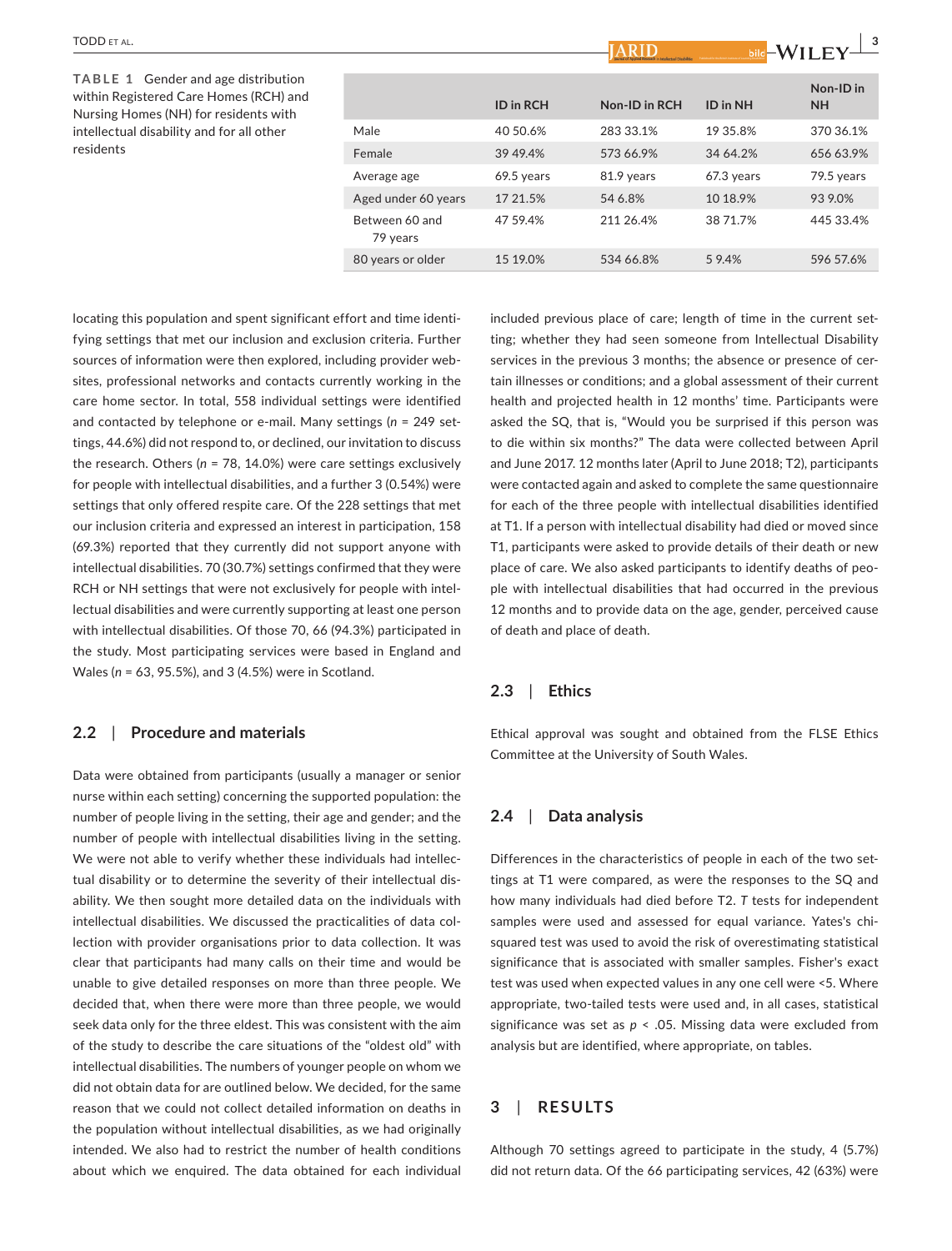Registered Care Homes and 24 (36.4%) were Nursing Homes. Sixtyone settings provided data on the total number of people they supported, a total of 2049. The average size of RCH (*n* = 37) was 24.6 residents per setting and was 47.4 residents in NH (*n* = 24). NH were larger than RCH  $(t = 4.72, p < .01)$ . Within the 66 settings, there were 162 people with intellectual disabilities, or an average of 2.45 people, per setting. In RCHs, this was 2.29, and NHs 2.79 (*t* = 1.24, *p* = .22). The proportion of people with intellectual disabilities within a setting was significantly higher in RCH (9.7% in 37 homes) than in NH (5.9% in 24 homes;  $\chi^2$  = 9.76, *p* < .01).

Table 1 compares the two supported populations of people with intellectual disabilities with those residents without intellectual disability within RCH and NH settings. Since data were only obtained for a maximum of three people with intellectual disabilities per setting, further data were obtained for 132 out of the 162 (81.5%) people with intellectual disabilities identified as living in the setting. 7 out of 43 RCH settings (16.3%) had more than three people with intellectual disabilities so no data were obtained for 15 people with intellectual disabilities. There were six NH settings (25.0%) with more than three people with intellectual disabilities per setting, so no data were obtained for another 15 people with intellectual disabilities.

The majority of people with intellectual disabilities were women (*n* = 73, 55.3%). In NH, 34 residents with intellectual disability (64.2%) were women. In RCH, there were more men with intellectual disability compared to the overall resident population ( $\gamma^2$  = 09.11, *p* < .01). In NH, the gender distribution for people with intellectual disabilities was more similar to that of the other residents ( $\chi^2$  = 0.07, *p* < .79). People with intellectual disabilities were, on average just over 12 years younger than fellow residents without intellectual disability in both RCH ( $\chi^2$  = 88.85, *p* < .01) and NH ( $\chi^2$  = 35.65, *p* < .01). In RCH and NH, the majority of all residents were aged over 80 years of age, 66.8% and 57.9%, respectively. For people with intellectual disabilities, the predominant age grouping was 60–79 years of age (59.4% and 71.7%, respectively). Almost one half of people with intellectual disabilities across both settings were aged over 70 years of age (*n* = 64, 48.4%).

Table 2 shows details about care history and length of time in their current setting for the 132 people with intellectual disabilities. The two most common places of previous residence were either a family setting or single person accommodation (*n* = 45, 36.6%) or an intellectual disability service (*n* = 40, 32.5%). Almost a quarter (*n* = 29, 23.6%) had lived in another generic setting. Those currently living in NH were twice as likely to have moved there from another non-intellectual disability care setting (*n* = 17, 35.4%) than those in RCH (*n* = 12, 16.0%). People living in RCH had lived longer in their current setting (*n* = 73, mean = 6.4 years) than those in NH (*n* = 48, mean=4.2 years;  $t = 2.57$ ,  $p < .05$ ). The average age at which people had moved to their current care setting was 63.0 years. For the 3 months preceding T1, just under a half of all residents (*n* = 59, 45.0%) had had contact with a professional from an intellectual disability service. This was not significantly different between the two types of setting ( $\gamma^2$  = 2.74,  $p$  = .10). Length of time in current place of residence seemed to influence contact with intellectual disability

#### **TABLE 2** Service histories of people with ID in RCH and NH settings

|                                               | $RCHn = 79$ | NHs $n = 53$ | All<br>$n = 132$ |
|-----------------------------------------------|-------------|--------------|------------------|
| Place of previous residence                   |             |              |                  |
| Own home                                      | 13 17.3%    | 6 12.5%      | 19 15.4%         |
| Family home                                   | 18 24.0%    | 8 16.7%      | 26 21.1%         |
| <b>ID</b> setting                             | 25 33.3%    | 15 31.2%     | 40 32.5%         |
| Other care home                               | 12 16.0%    | 17 35.4%     | 29 23.6%         |
| Hospital                                      | 79.3%       | 24.2%        | 97.3%            |
| Not known                                     | 4           | 4            | 8                |
| Missing                                       | $\Omega$    | $\mathbf{1}$ | $\mathbf{1}$     |
| Length of time in residence                   |             |              |                  |
| <1 year                                       | 12 16.4%    | 9 18.8%      | 21 17.4%         |
| $1-2$ years                                   | 10 13.7%    | 14 29.2%     | 24 19.8%         |
| $3-5$ years                                   | 16 21.9%    | 11 22.9%     | 27 22.3%         |
| $6-10$ years                                  | 17 23.3%    | 10 20.8%     | 27 22.3%         |
| $11-15$ years                                 | 15 20.5%    | 24.2%        | 17 14.0%         |
| $15+$ years                                   | 34.1%       | 24.2%        | 54.1%            |
| Missing                                       | 6           | 5            | 11               |
| Mean                                          | 6.4 years   | 4.2 years    | 5.5 years        |
| Age moved to current place of care (years)    |             |              |                  |
| < 50                                          | 9 12.7%     | 8 16.7%      | 17 14.3%         |
| $50 - 59$                                     | 19 26.8%    | 10 20.1%     | 29 24.4%         |
| $60 - 69$                                     | 23 32.4%    | 14 29.2%     | 37 31.9%         |
| $70 - 79$                                     | 13 18.3%    | 14 29.2%     | 27 22.7%         |
| $80 - 89$                                     | 79.9%       | 24.2%        | 97.6%            |
| $90+$                                         | $\Omega$    | $\Omega$     | $\Omega$         |
| Missing                                       | 8           | 5            | 13               |
| Mean age at<br>admission                      | 62.8 years  | 62.6 years   | 62.7 years       |
| Contact with ID professional in last 3 months |             |              |                  |
| Yes                                           | 30 38.5%    | 29 54.7%     | 59 45.0%         |
| No                                            | 48 61.5%    | 24 45.3%     | 72 55.0%         |
| Missing                                       | 1           | 0            | 1                |
|                                               |             |              |                  |

teams: about three quarters (*n* = 26, 74.3%) of those who had lived in their current place for <2 years had seen someone from intellectual disability service in the previous 3 months compared to about one third of those (*n* = 17, 34.7%) who had lived there for more than 5 years ( $\chi^2$  = 11.3, *p* < .01).

Table 3 shows data on the health characteristics of the sample. There were few differences between the two supported populations in terms of the health conditions we asked about. Most of the reported health conditions were more prevalent among those in NH. However, the difference in prevalence between the two populations was only significant for epilepsy  $\left(\chi^2 = 7.46, p \le 0.01\right)$ . About in ten people in both populations were reported to be people with Down syndrome (DS). The prevalence of dementia in people with DS was higher (*n* = 9, 64.3%) than in those without DS (*n* = 15, 14.3%).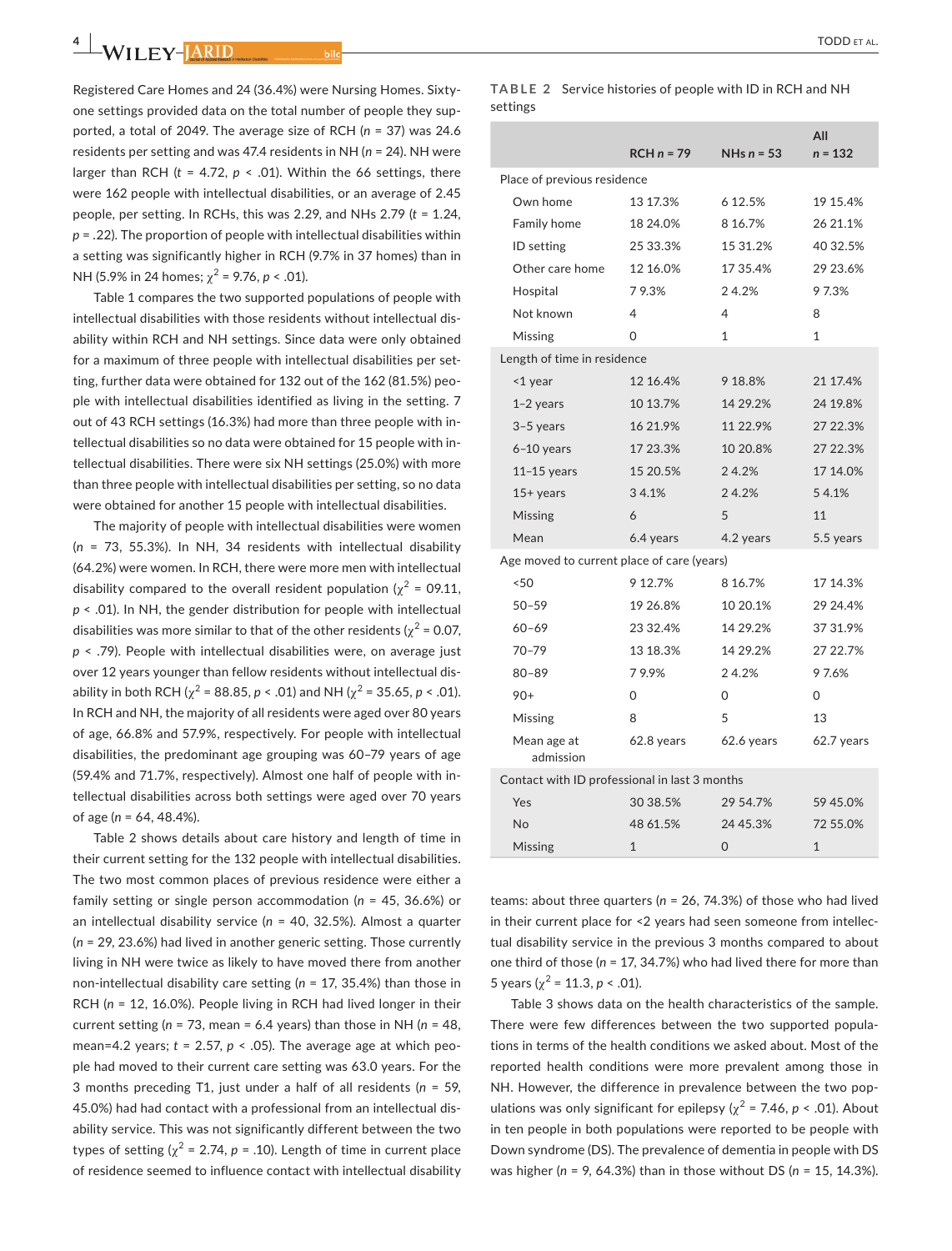**TABLE 3** Health characteristics of people with ID living in RCH and NH

|                                                           | <b>RCH</b>     | NΗ       | All          |  |
|-----------------------------------------------------------|----------------|----------|--------------|--|
| The person has the following underlying conditions        |                |          |              |  |
| Down syndrome                                             | 8 10.1%        | 6 12.0%  | 14 10.8%     |  |
| Challenging behaviour                                     | 25 34.7%       | 15 30.0% | 40 32.8%     |  |
| Sensory impairment                                        | 25 32.5%       | 18 36.7% | 43 34.1%     |  |
| Mental health<br>difficulties                             | 25 34.7%       | 10 20.0% | 35 28.7%     |  |
| Cancer                                                    | 33.8%          | 24.1%    | 53.9%        |  |
| Dementia                                                  | 11 15.3%       | 10 21.3% | 21 17.6%     |  |
| CV disease                                                | 56.7%          | 87.4%    | 13 10.7%     |  |
| Epilepsy                                                  | 14 18.2%       | 21 42.0% | 35 27.6%     |  |
| <b>Diabetes</b>                                           | 13 20.0%       | 8 16.3%  | 21 18.9%     |  |
| Arthritis                                                 | 10 13.5%       | 11 27.5% | 21 18.4%     |  |
| Osteoporosis                                              | 33.8%          | 7 14.3%  | 107.9%       |  |
| Chronic constipation                                      | 8 10.1%        | 10 20.8% | 18 14.2%     |  |
| Perception of current health                              |                |          |              |  |
| Excellent or very good                                    | 18 24.7%       | 7 14.0%  | 25 20.3%     |  |
| Good                                                      | 29 39.7%       | 14 28.0% | 43 35.0%     |  |
| Fair                                                      | 24 32.9%       | 17 34.0% | 41 33.3%     |  |
| Poor                                                      | 2 2.7%         | 12 24.0% | 14 11.4%     |  |
| Missing                                                   | 6              | 3        | 9            |  |
| Projection of health in 12 months                         |                |          |              |  |
| Significantly improved                                    | 9 11.7%        | 00%      | 97.1%        |  |
| Much the same                                             | 57 74.0%       | 40 80.0% | 97 76.4%     |  |
| Significantly worse                                       | 11 14.3%       | 10 20.0% | 21 16.5%     |  |
| Missing                                                   | $\overline{2}$ | 3        | 5            |  |
| Has the person been admitted to hospital in past 6 months |                |          |              |  |
| Yes                                                       | 11 13.9%       | 10 20.0% | 21 16.3%     |  |
| No                                                        | 68 86.1%       | 40 80.0% | 108<br>83.7% |  |
| Missing                                                   | 0              | 3        | 3            |  |
| For those admitted,<br>average number of<br>admissions    | 1.85           | 1.63     | 1.75         |  |
| Has the person fallen in the last 6 months?               |                |          |              |  |
| Yes                                                       | 33 42.3%       | 24 48.0% | 57 44.5%     |  |
| No                                                        | 45 57.7%       | 26 52.0% | 71 55.5%     |  |
| Missing                                                   | $\mathbf{1}$   | 0        | $\mathbf{1}$ |  |

However, the majority of people with dementia were people without DS (*n* = 15, 62.5%). When participants were asked to rate the individual's health, the majority were reported to be in good health or better (*n* = 68, 55.3%). Only 14 were reported to be in poor health. The health of those in NHs was more likely to be rated as poor (*n* = 12, 24.0%) than those in RCH ( $n = 2, 2.7$ %;  $\chi^2 = 11.27$ ,  $p < .01$ ). There was a sense of perceived stability in their health status, with the majority expected to be much the same in 12 months' time (*n* − 97, 76.4%). For those in good health, participants felt it was likely that they would

| TABLE 4 Responses to the Surprise Question for residents in |
|-------------------------------------------------------------|
| RCH and NH at T1 and status at T2                           |

|                                                                      | <b>RCH</b> | <b>NH</b>      | <b>ALL</b> |  |
|----------------------------------------------------------------------|------------|----------------|------------|--|
| 'Would you be surprised if the person was die in the next 6 months?' |            |                |            |  |
| Yes                                                                  | 6481.0%    | 35 70 0%       | 99 76.7%   |  |
| <b>No</b>                                                            | 15 19.0%   | 15 30.0%       | 30 23.3%   |  |
| Missing                                                              | $\Omega$   | 0              |            |  |
| Status at T2                                                         |            |                |            |  |
| Alive                                                                | 6488.9%    | 36 72 0%       | 10082.0%   |  |
| Had died                                                             | 8 11.1%    | 14 28 0%       | 22 18.0%   |  |
| Not obtained-<br>person had<br>moved                                 | 5          | $\mathbf{1}$   | 6          |  |
| Not obtained at<br>follow-up                                         | 1          | $\mathfrak{D}$ | 3          |  |

preserve or improve their current health (*n* = 52, 98.1%). For those in less than good health, a stable or worsening health status was predicted (*n* = 39. 92.8%). Individuals in RCH were reported to probably see improvements in their health (*n* = 9, 11.7%), whereas no-one in NHs was reported to likely see a health improvement (Fisher's exact *p* < .01).

Table 4 looks at responses to the SQ and also the level of mortality in the two groups. The SQ was used as a proxy of participants' views on potential need for EoLC. A negative response, indicating a potential need for such care, was given for 30 (23.3%) individuals. Although the proportion of negative responses was higher in NH (*n* = 15, 30.0%) than in RCH (*n* = 15, 19.0%), this difference was not significant ( $\chi^2$  = 7.46,  $p$  < 1.51,  $p$  = .2). Between T1 and T2, there had been 22 (18.0%) deaths. Mortality in NH was significantly higher  $(n = 14, 28.0\%)$  than in RCH  $(n = 8, 11.1\%; \chi^2 = 5.43, p < .05)$ . This gives an annual death rate of 180 deaths per 1000 people with intellectual disabilities supported: 280 deaths per 1000 per year in NH and 111 in RCH. There was an association between SQ responses and the likelihood of death within the sample. For those who staff thought might die within the next 6 months, 40.7% (*n* = 11) had died by T2 compared to 10.1% (*n* = 9) of those staff thought would likely survive the subsequent 6 months (Fisher's exact *p* < .01). However, in terms of predicting death, the SQ, in this population, had low sensitivity (55.0%) and higher specificity (84.5%). Sensitivity here refers to the ability of the question to correctly identify individuals likely to die within the stated time, with few false-negative results, missing few of the individuals who did die. The specificity is the ability of the SQ to correctly identify individuals who were unlikely to die within the time, with few false positives. This implies then that the SQ was better at predicting survival than it was at predicting death. This held across both settings. In NH, sensitivity of the SQ was 58% and 50% in RCH (Fisher's exact *p* = .99). The specificity of the SQ was 82% in NH and 84% in RCH ( $\chi^2$  = 0.01, *p* = .92).

For the 22 deaths, there seemed to be a higher risk of death amongst those who had lived in their current place of care for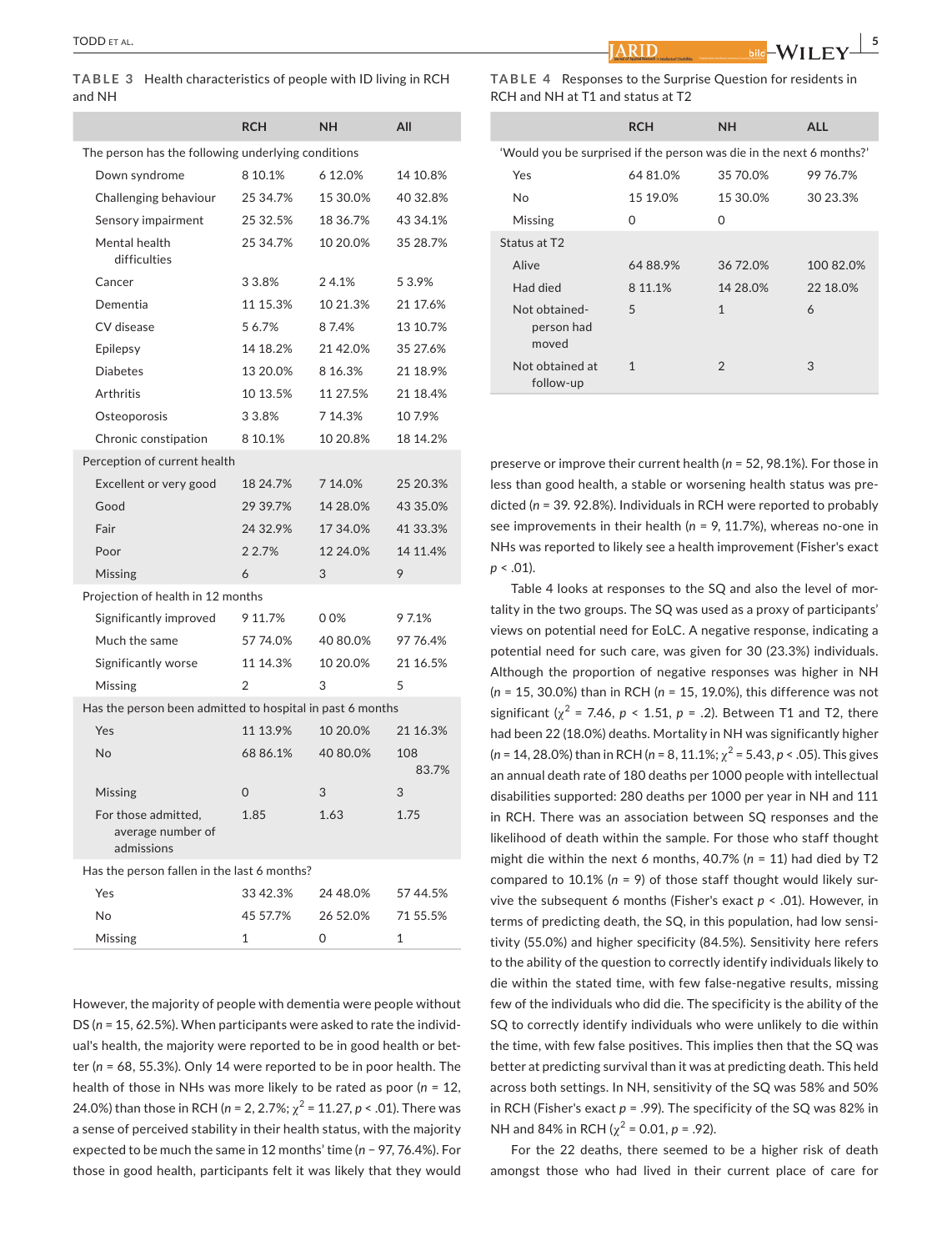<2 years (*n* = 11, 34.4%) than amongst those who had lived there for 2 years or more ( $n = 8, 13.1\%$ ;  $\chi^2 = 4.6$ ,  $p < .05$ ). The average age at death was 72.2 years. There was no significant difference in the age at death of men (72.4 years) and women (72.1 years; *t* = 0.10, *p* < .92). As well as the 22 deaths described above, which had occurred by T2, data were also obtained on 13 deaths that had occurred in the 12 months before T1. Data on all 35 deaths are presented in Table 5. The age of death for decedents was mainly between 70 and 79 years of age (*n* = 15, 44.1%), and a further 7 (20.6%) died when they were 80 or older. Thus, just over three quarters of decedents were aged over 70 years of age when they died. There was no significant difference in age at death between the two care populations (Fisher's exact *p* = .99). For almost a third of decedents (*n* = 10), a precise cause of death could not be coded from the data provided. In some cases, responses such as "natural causes" or "old age" were given, and in others, no data were provided. Where a cause of death was given and coded, just over one third of deaths were reported to be from respiratory causes and 6 (24.0%) were attributed to cardiovascular disease. The most common place of death was the care setting in which the person lived (*n* = 22, 62.9%). This was comparable across both groups, 61.5% (RCH) and 63.6% (NH).

**TABLE 5** Mortality characteristics and place of death of decedents in NH and RCH

|                        | $RCHN = 13$    | $NH N = 22$    | All<br>$N = 35$ |
|------------------------|----------------|----------------|-----------------|
| Gender                 |                |                |                 |
| Male                   | 753.8%         | 8 38.1%        | 15 44.1%        |
| Female                 | 646.2%         | 13 61.9%       | 19 55.9%        |
| Missing                | 0              | $\mathbf{1}$   | $\mathbf{1}$    |
| Age                    |                |                |                 |
| <50 years              | 0.0%           | 00%            | 00%             |
| $50-59$ years          | 0.0%           | 14.8%          | 12.9%           |
| $60-69$ years          | 4 30.8%        | 7 33.3%        | 11 32.3%        |
| 70-79 years            | 5 38.5%        | 10 47.6%       | 15 44.1%        |
| 80-89 years            | 4 30.8%        | 3 14.3%        | 7 20.6%         |
| <b>Missing</b>         | $\Omega$       | $\mathbf{1}$   | $\mathbf{1}$    |
| Cause of death         |                |                |                 |
| Respiratory illness    | 1 10.0%        | 853.3%         | 9 36.0%         |
| Cancer                 | 2 20.0%        | 16.7%          | 3 12.0%         |
| <b>CVD</b>             | 440.0%         | 2 13.3%        | 6 24.0%         |
| Other                  | 3 30.0%        | 4 26.7%        | 7 28.0%         |
| Not established        | 3              | 7              | 10              |
| Dying with<br>dementia | 2 28.6%        | 3 25.0%        | 5 26.3%         |
| Place of death         |                |                |                 |
| Care setting           | 8 61.5%        | 14 63.6%       | 22 62.9%        |
| Hospital               | 5 38.5%        | 8 36 4%        | 13 37.1%        |
| Missing                | $\overline{0}$ | $\overline{0}$ | $\overline{0}$  |

## **4**  | **DISCUSSION**

This paper offers a description of mortality and the need for EoLC among adults living in generic care settings, a population that is important but difficult to locate. Although it is not possible, in the UK at least, to determine the size of this population, the age structure and rates of death reported for the sample described here suggest that generic settings are important, if unrecognised last places of care for many older adults with intellectual disabilities. This is not reflected in the current literature concerning EoLC and people with intellectual disabilities. The mortality rates reported in each of the two types of generic care settings studied here were considerably higher than those reported for adults in intellectual disability settings (Todd et al., 2020). The SQ was used to estimate potential need for EoLC in the study sample. Our finding, that almost one in four adults in this sample had a potential need for EoLC, would be unlikely to be matched in a population of adults in intellectual disability care settings who are younger and have a lower risk of death in the immediate future; and where death is often not anticipated for long (Todd et al., 2020). Current concerns about issues of access and quality of EoLC in relation to people with intellectual disabilities, see, for example, (NHS England, P, 2018; Tuffrey-Wijne & McLaughlin, 2015) must be extended to include people with intellectual disabilities living in generic care settings. The role of generic care homes as important providers of EoLC and need for continuing service development in this regard is increasingly recognised (Teggi, 2018). However, we cannot assume, without further research, that people with intellectual disabilities will benefit from any overall uplift in service quality in this sector. The need for more research here is clear.

Our paper highlights how much is still unknown about this population who are amongst the oldest old people with intellectual disabilities. In this paper, we considered issues of death and dying. However, our data also suggest that despite the age of this population, research interest should not be confined to mortality. The majority of people with intellectual disabilities in this study were reported to be in good health, and staff projections concerning their immediate futures highlighted stability, and sometimes improvement, rather than decline in health. Research into the meaning, nature and implications of prolonged ageing for people with intellectual disabilities (McKenzie et al., 2017) should also include these settings where so many of the oldest people with intellectual disabilities live. Though mortality and the need for EOLC are important, the quality of the lives spent in these settings are equally important and under-researched. As (Bigby et al., 2008; Thompson et al., 2004) have argued, this is a population whose right to a full, varied and active life might be thwarted by ageism, and by popular but misleading stereotypes of care homes.

Regardless of whether the research focus is quality of life or dying within these settings, our experiences in finding this population suggest that any future research in this area is likely to be challenging given the multiplicity of providers and complexity of funding arrangements. Older people with intellectual disabilities are a relatively small population dispersed across numerous care settings.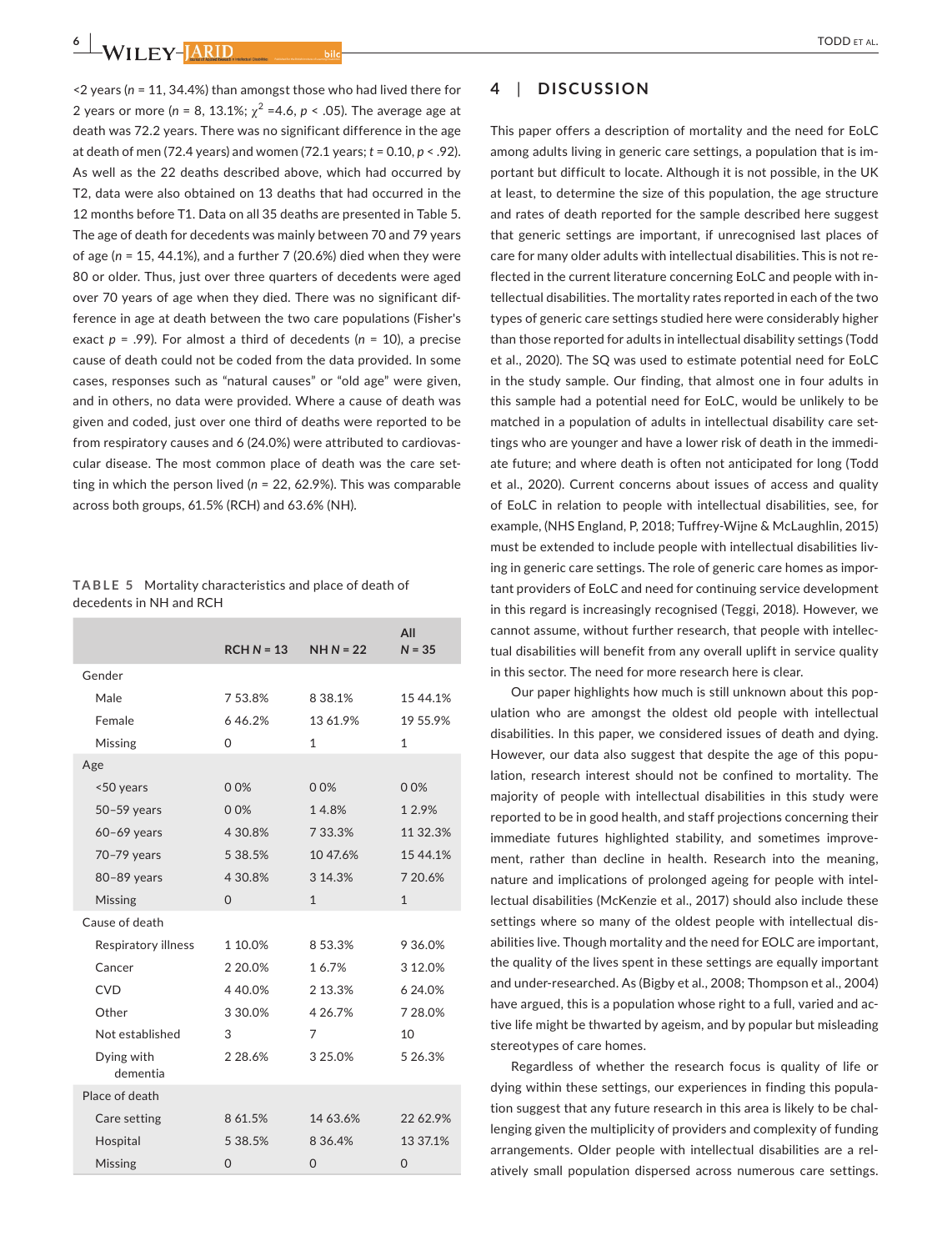The Competition and Markets Authority (Authority, 2017) estimated that there are around 11,300 care homes for older people in UK, homes that are managed by as many as 5500 different providers. In this study, of those settings willing to consider participation, around two thirds reported they did not support anyone with an intellectual disability. In those that did, there was an average of just over two people with intellectual disabilities living in either Registered Care Homes or Nursing Homes, with average resident population of 24 and 47, respectively. Nor can we expect to identify this whole population relying solely on the knowledge of Intellectual Disability professionals and teams. Our data suggest their contact diminishes over time, so that many those who have lived longest in the settings, including some of the oldest old, would continue to be hidden. There were also multiple pathways to their current residential placement, including movement between generic settings, which might further limit the utility of relying on the knowledge of intellectual disability professionals or commissioners' knowledge to identify this population. Indeed, these pathways themselves would be a useful focus for future research. One possible line of development here is for reciprocal and collaborative relationships between researchers with an interest in EoLC in intellectual disability and generic care homes.

The relative risk of death within this population suggests that research, policy, and service development concerning ageing in this population, as for any other older population, must embrace rather than marginalise death and dying (Martin et al., 2015). Almost one in five of the sample here had died before follow-up 12 months later. Such a rate of death in the settings is close to 15 times higher than that reported in intellectual disability care settings (Todd et al., 2019, 2020). The levels of mortality in the current study are broadly comparable, if lower, to those reported for care homes in general (Fernandez & Forder, 2011; Shah et al., 2013; Tanuseputro, et al., 2015; Vossius et al., 2018). Although death might be distinct in intellectual disability and non-intellectual disability settings, there may be an important similarity in both. That is many of these deaths are from illnesses associated with uncertain dying trajectories and uncertainty that the end of life might be approaching (Teggi, 2018). People with intellectual disabilities of any age may, given their mortality profile, be at a high risk of missed opportunities for timely and effective EoLC interventions and hence experience disadvantaged dying (Bernal et al., 2021). Various tools have been developed to improve prognostication in these illnesses. One of these has been the SQ, either alone or in the context of a wider prognostic tool, for example the PIG (Thomas et al., 2016). We report here, as have others, for example (Downar et al., 2017) that the SQ may have limited predictive power in terms of death. It did not identify all those who eventually died. However, it did better at predicting survival. This implies that it may be useful in practice. In services for adults with intellectual disabilities where death in infrequent and typically not well anticipated (Bernal et al., 2021; Todd et al., 2020), it might prompt further and tentative discussion of potential need for endof-life care. The SQ might also enable more focused, cost-effective and sensitive sampling in prospective EoLC care researcher in excluding a sizeable group of people who are unlikely to die in the near **ARID** 

**Example 1**  $\frac{1}{2}$  bild  $\frac{1}{2}$ 

future and whose deaths may never be foreseeable until death is imminent.

Previous research has focused on the extent to which generic care homes are appropriate places for adults with intellectual disabilities to live. It is also important to consider whether they are appropriate places for adults with intellectual disabilities to die. We did not collect data on the quality of EoLC and this remains an important focus for future research. Data were obtained on place of death, which has been widely used as a proxy measure of the quality of EoLC (Costa et al., 2016; Gomes et al., 2010), though its significance in people with intellectual disabilities, who are known to experience inequitable access to health care, is less clear Bernal et al., 2021; Todd et al., 2020). Two thirds of decedents died in their usual place of care. This is higher than is reported for Intellectual Disability settings (Todd et al., 2020) and comparable to the proportion of care home residents more generally (Public Health England, 2019). However, further research should investigate more fully the quality of EoLC delivered to this population.

#### **4.1**  | **Limitations of the study**

Many older people with intellectual disabilities live in non-intellectual disability care settings, and the sampling strategies used here were successful in finding a difficult to identify sample of people with intellectual disabilities dispersed across many settings. However, since the size of the total population of adults with intellectual disabilities living in generic care settings remains unknown the generalizability of the findings. We were not able to cross-check the quality of data supplied to us on the characteristics of individuals: including their intellectual disability. The characteristics of the study sample, in terms of age and gender, are broadly in keeping with that reported by others (Bigby et al., 2008; Thompson et al., 2004). The pattern of age-related illnesses matches that reported by others (McCarron, Swinburne, et al., 2011). It does not appear, therefore, to be an atypical sample for adults with intellectual disabilities. We restricted the number of people on whom we obtained data to three per setting, thus excluding 30 people with intellectual disabilities from our sample. This means that the average age and the death rate in our sample are likely to have been higher than among the total population of people with intellectual disabilities in these settings.

#### **5**  | **CONCLUSION**

The lives and deaths of this particular group of people are largely hidden from view in the intellectual disability and EoLC literatures. This limits a wider understanding of the mortality of people with intellectual disabilities, their need for EoLC and the quality of the care they receive at the end of their lives. Generic care settings are important last places of care for older adults with intellectual disabilities. To develop the evidence-base on ageing well and dying well with intellectual disabilities better ways of identifying this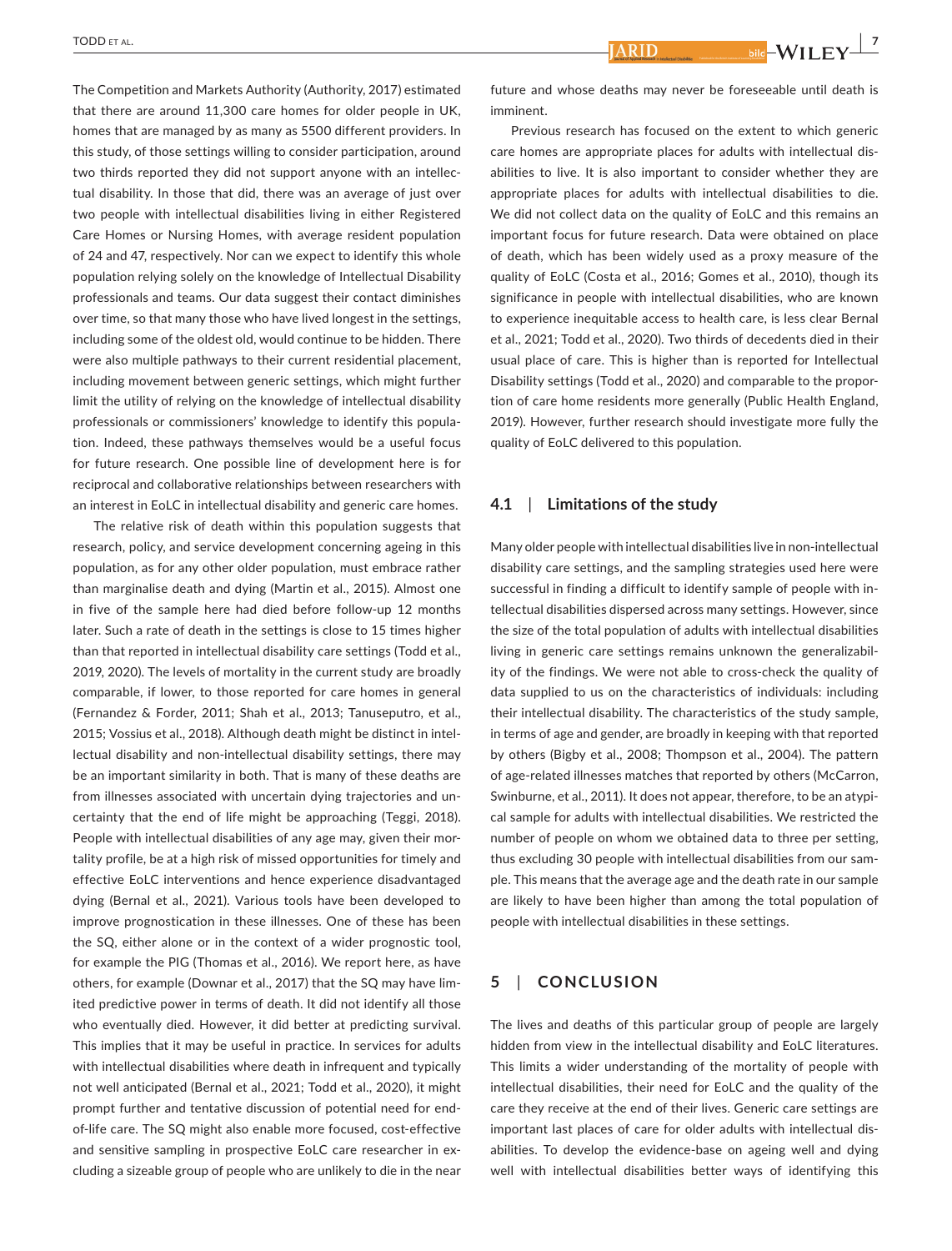**8** | WILEY-JARID

population are needed. This is all the more pressing now given the huge impact COVID-19 has had upon those living in generic care homes (Oliver, 2020), a population that will include significant numbers of older adults with intellectual disabilities.

#### **ACKNOWLEDGEMENTS**

This study was funded by the Dunhill Medical Trust, Research Grant R406/0215. The data that support the findings of this study are available on request from the corresponding author.

#### **DATA AVAILABILITY STATEMENT**

The data that support the findings of this study are available on request from the corresponding author.

## **ORCID**

*Stuart Todd* <https://orcid.org/0000-0003-1640-2111> *Jane Berna[l](https://orcid.org/0000-0003-0104-8439)* <https://orcid.org/0000-0003-0104-8439>

#### **REFERENCES**

- Badger, F., Clifford, C., Hewison, A., & Thomas, K. (2009). An evaluation of the implementation of a programme to improve end-of-life care in nursing homes. *Palliative Medicine*, *23*(6), 502–511. [https://doi.](https://doi.org/10.1177/0269216309105893) [org/10.1177/0269216309105893](https://doi.org/10.1177/0269216309105893)
- Bernal, J., Hunt, K., Worth, R., Shearn, J., Jones, E., Lowe, K., & Todd, S. (2021). Expecting the unexpected: Measures, outcomes and dying trajectories for expected and unexpected death in adults with intellectual disabilities in social care settings in the UK. *Journal of Applied Research in Intellectual Disabilities*, *34*, 594–605. [https://doi.](https://doi.org/10.1111/jar.12827) [org/10.1111/jar.12827](https://doi.org/10.1111/jar.12827)
- Bigby, C., Webber, R., Bowers, B., & McKenzie-Green, B. (2008). A survey of people with intellectual disabilities living in residential aged care facilities in Victoria. *Journal of Intellectual Disability Research*, *52*(5), 404–414. [https://doi.](https://doi.org/10.1111/j.1365-2788.2007.01040.x) [org/10.1111/j.1365-2788.2007.01040.x](https://doi.org/10.1111/j.1365-2788.2007.01040.x)
- Bland, R., Hutchinson, N., Oakes, P., & Yates, C. (2003). Double jeopardy?: Needs and services for older people who have learning disabilities. *Journal of Learning Disabilities*, *7*(4), 323–344. [https://doi.](https://doi.org/10.1177/1469004703074002) [org/10.1177/1469004703074002](https://doi.org/10.1177/1469004703074002)
- Competition and Markets Authority (2017). *Care homes market study: Summary of final report*. Retrieved from [https://www.gov.uk/gover](https://www.gov.uk/government/publications/care-homes-market-study-summary-of-final-report/care-homes-market-study-summary-of-final-report#:%7E:text=We calculate that there are,care homes for the elderly.andtext=Around 95%25 of their beds,services from independent care providers) [nment/publications/care-homes-market-study-summary-of-final](https://www.gov.uk/government/publications/care-homes-market-study-summary-of-final-report/care-homes-market-study-summary-of-final-report#:%7E:text=We calculate that there are,care homes for the elderly.andtext=Around 95%25 of their beds,services from independent care providers)[report/care-homes-market-study-summary-of-final-report#:~:tex](https://www.gov.uk/government/publications/care-homes-market-study-summary-of-final-report/care-homes-market-study-summary-of-final-report#:%7E:text=We calculate that there are,care homes for the elderly.andtext=Around 95%25 of their beds,services from independent care providers)[t=We%20calculate%20that%20there%20are,care%20homes%20](https://www.gov.uk/government/publications/care-homes-market-study-summary-of-final-report/care-homes-market-study-summary-of-final-report#:%7E:text=We calculate that there are,care homes for the elderly.andtext=Around 95%25 of their beds,services from independent care providers) [for%20the%20elderly.andtext=Around%2095%25%20of%20the](https://www.gov.uk/government/publications/care-homes-market-study-summary-of-final-report/care-homes-market-study-summary-of-final-report#:%7E:text=We calculate that there are,care homes for the elderly.andtext=Around 95%25 of their beds,services from independent care providers) [ir%20beds,services%20from%20independent%20care%20pro](https://www.gov.uk/government/publications/care-homes-market-study-summary-of-final-report/care-homes-market-study-summary-of-final-report#:%7E:text=We calculate that there are,care homes for the elderly.andtext=Around 95%25 of their beds,services from independent care providers) [viders](https://www.gov.uk/government/publications/care-homes-market-study-summary-of-final-report/care-homes-market-study-summary-of-final-report#:%7E:text=We calculate that there are,care homes for the elderly.andtext=Around 95%25 of their beds,services from independent care providers)
- Cooper, S. A., & van der Speck, R. (2009). Epidemiology of mental ill health in adults with intellectual disabilities. *Current Opinion in Psychiatry*, *22*(5), 431–436. [https://doi.org/10.1097/YCO.0b013](https://doi.org/10.1097/YCO.0b013e32832e2a1e) [e32832e2a1e](https://doi.org/10.1097/YCO.0b013e32832e2a1e)
- Costa, V., Earle, C. C., Esplen, M. J., Fowler, R., Goldman, R., Grossman, D., Levin, L., Manuel, D. G., Sharkey, S., Tanuseputro, P., & You, J. J. (2016). The determinants of home and nursing home death: A systematic review and meta-analysis. *BMC Palliative Care*, *15*, 8. <https://doi.org/10.1186/s12904-016-0077-8>
- Downar, J., Goldman, R., Pinto, R., Englesakis, M., & Adhikari, N. K. (2017). The "surprise question" for predicting death in seriously ill patients: A systematic review and meta-analysis. *CMAJ*, *189*(13), E484–E493. <https://doi.org/10.1503/cmaj.160775>
- Fernandez, J. L., & Forder, J. (2011). *Impact of changes in length of stay on the demand for residential care services in England, Report*

*commissioned by Bupa Care Services*. Retrieved from dp2771.pdf (pssru.ac.uk).

- Froggatt, K., & Payne, S. (2006). A survey of end-of-life care in care homes: Issues of definition and practice. *Health and Social Care in the Community*, *14*(4), 341–348. [https://doi.org/10.1111/](https://doi.org/10.1111/j.1365-2524.2006.00628.x) [j.1365-2524.2006.00628.x](https://doi.org/10.1111/j.1365-2524.2006.00628.x)
- Gomes, B., McCrone, P., Hall, S., Koffman, J., & Higginson, I. J. (2010). Variations in the quality and costs of end-of-life care, preferences and palliative outcomes for cancer patients by place of death: The QUALYCARE study. *BMC Cancer*, *10*, 400. [https://doi.](https://doi.org/10.1186/1471-2407-10-400) [org/10.1186/1471-2407-10-400](https://doi.org/10.1186/1471-2407-10-400)
- Gray, J. A., & Kim, J. (2017). Direct care workers' experiences of grief and needs for support. *Journal of Applied Research in Intellectual Disabilities*, *30*(6), 995–1006.<https://doi.org/10.1111/jar.12339>
- Grindrod, A., & Rumbold, B. (2017). Providing end-of-life care in disability community living services: An organizational capacity-building model using a public health approach. *Journal of Applied Research in Intellectual Disabilities*, *30*(6), 1125–1137. [https://doi.org/10.1111/](https://doi.org/10.1111/jar.12372) [jar.12372](https://doi.org/10.1111/jar.12372)
- Haveman, M. J. (2004). Disease epidemiology and aging people with intellectual disabilities. *Journal of Policy and Practice in Intellectual Disabilities*, *1*, 16–23. [https://doi.org/10.1111/j.1741-1130.2004.](https://doi.org/10.1111/j.1741-1130.2004.04003.x) [04003.x](https://doi.org/10.1111/j.1741-1130.2004.04003.x)
- Haveman, M., Perry, J., Salvador-Carulla, L., Walsh, P. N., Kerr, M., van Schrojenstein Lantman-de Valk, H. M. J., & Weber, G. (2011). Ageing and health status in adults with intellectual disabilities: Results of the European POMONA II study. *Journal of Intellectual & Developmental Disability*, *36*(1), 49–60. [https://doi.](https://doi.org/10.3109/13668250.2010.549464) [org/10.3109/13668250.2010.549464](https://doi.org/10.3109/13668250.2010.549464)
- Hermans, H., & Evenhuis, H. M. (2014). Multimorbidity in older adults with intellectual disabilities. *Research in Developmental Disabilities*, *35*(4), 776–783.<https://doi.org/10.1016/j.ridd.2014.01.022>
- Heslop, P., Blair, P., Fleming, P., Hoghton, M., Marriott, A., & Russ, L. (2013). *Confidential inquiry into premature deaths of people with learning disabilities (CIPOLD) final report*. Retrieved from Bristol [http://www.bristol.ac.uk/media-library/sites/cipold/migrated/](http://www.bristol.ac.uk/media-library/sites/cipold/migrated/documents/fullfinalreport.pdf) [documents/fullfinalreport.pdf](http://www.bristol.ac.uk/media-library/sites/cipold/migrated/documents/fullfinalreport.pdf)
- Heslop, P., Blair, P. S., Fleming, P., Hoghton, M., Marriott, A., & Russ, L. (2014). The confidential inquiry into premature deaths of people with intellectual disabilities in the UK: A population-based study. *Lancet*, *383*(9920), 889–895. [https://doi.org/10.1016/S0140-](https://doi.org/10.1016/S0140-6736(13)62026-7) [6736\(13\)62026-7](https://doi.org/10.1016/S0140-6736(13)62026-7)
- Hunt, K., Bernal, J., Worth, R., Shearn, J., Jarvis, P., Jones, E., Lowe, K., Madden, P., Barr, O., Forrester-Jones, R., Kroll, T., McCarron, M., Read, S., & Todd, S. (2019). End of life care for people with intellectual disability: A retrospective cross sectional UK study. *BMJ Supportive and Palliative Care*, *10*, 469–477. [https://doi.](https://doi.org/10.1136/bmjspcare-2019-001985) [org/10.1136/bmjspcare-2019-001985](https://doi.org/10.1136/bmjspcare-2019-001985)
- Landes, S. D., & Lillaney, N. (2019). Trend change in the intellectual disability nursing home census from 1977 to 2004. *American Journal on Intellectual and Developmental Disabilities*, *124*(5), 427–437. <https://doi.org/10.1352/1944-7558-124.5.427>
- Larson, S. A., Eschenbacher, H. J., Anderson, L. L., Taylor, B., Pettingell, S., Hewitt, A., & Bourne, M. L. (2018). *In-home and residential longterm supports and services for persons with intellectual or developmental disabilities: Status and trends through 2016*. Retrieved from <https://ici.umn.edu/products/1005>
- Lifshitz, H., Merrick, J., & Morad, M. (2008). Health status and ADL functioning of older persons with intellectual disability: Community residence versus residential care centers. *Research in Developmental Disabilities*, *29*(4), 301–315. [https://doi.org/10.1016/j.](https://doi.org/10.1016/j.ridd.2007.06.005) [ridd.2007.06.005](https://doi.org/10.1016/j.ridd.2007.06.005)
- Lilley, E. J., Gemunden, S. A., Kristo, G., Changoor, N., Scott, J. W., Rickerson, E., Shimizu, N., Salim, A., & Cooper, Z. (2017). Utility of the "surprise" question in predicting survival among older patients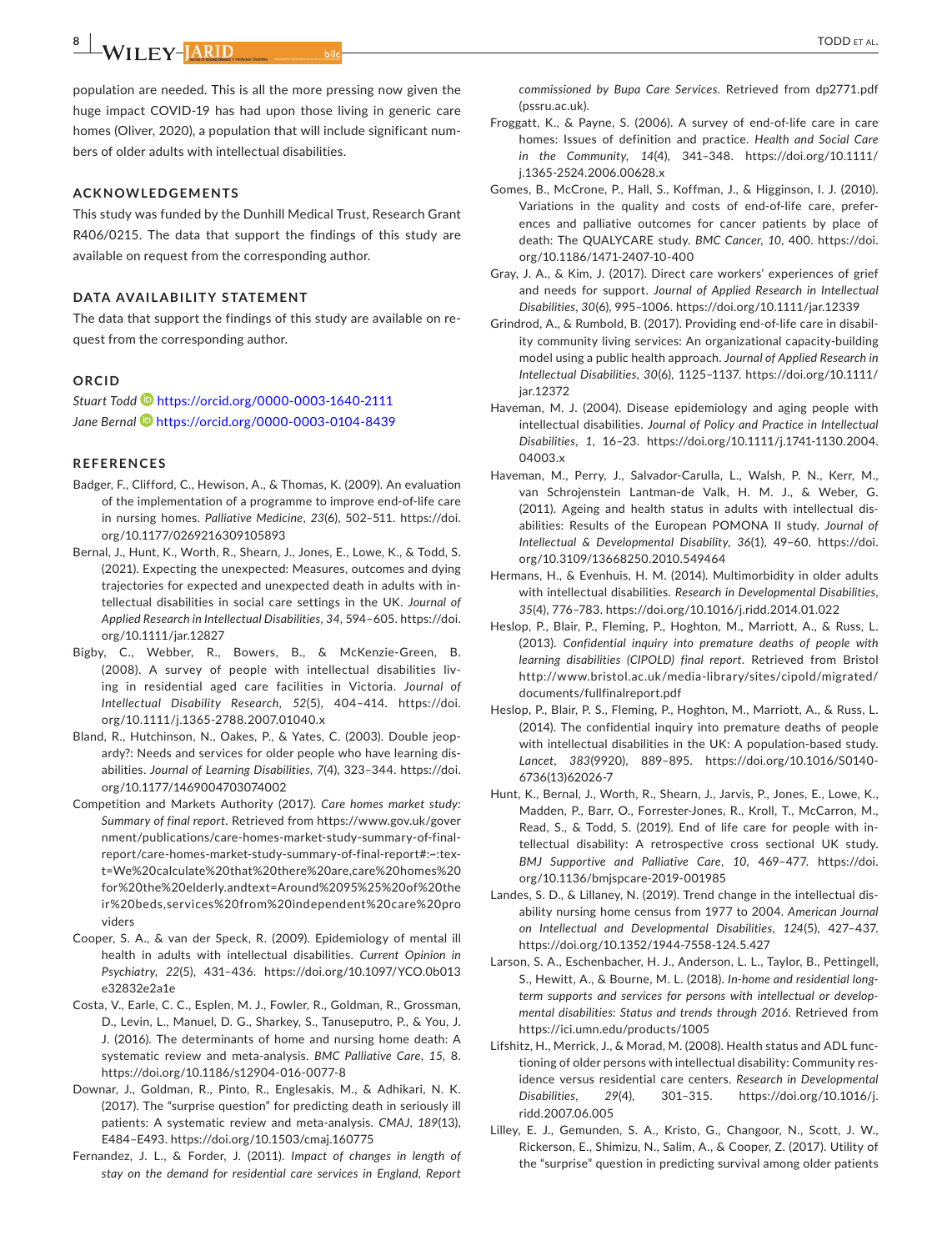with acute surgical conditions. *Journal of Palliative Medicine*, *20*(4), 420–423.<https://doi.org/10.1089/jpm.2016.0313>

- Lin, J. D., Lin, L. P., & Hsu, S. W. (2016). Aging people with intellectual disabilities: Current challenges and effective intervention. *Review Journal of Autism Developmental Disorders*, *3*, 266–272. [https://doi.](https://doi.org/10.1007/s40489-016-0082-0) [org/10.1007/s40489-016-0082-0](https://doi.org/10.1007/s40489-016-0082-0)
- Lord, A. J., Field, S., & Smith, I. C. (2017). The experiences of staff who support people with intellectual disability on issues about death, dying and bereavement: A metasynthesis. *Journal of Applied Research in Intellectual Disabilities*, *30*(6), 1007–1021. [https://doi.](https://doi.org/10.1111/jar.12376) [org/10.1111/jar.12376](https://doi.org/10.1111/jar.12376)
- Martin, P., Kelly, N., Kahana, B., Kahana, E., Willcox, B. J., Willcox, D. C., & Poon, L. W. (2015). Defining successful aging: A tangible or elusive concept? *Gerontologist*, *55*(1), 14–25. [https://doi.org/10.1093/](https://doi.org/10.1093/geront/gnu044) [geront/gnu044](https://doi.org/10.1093/geront/gnu044)
- McCarron, M., McCallion, P., Fahey-McCarthy, E., & Connaire, K. (2011). The role and timing of palliative care in supporting persons with intellectual disability and advanced dementia. *Journal of Applied Research in Intellectual Disabilities*, *24*(3), 189–198. [https://doi.](https://doi.org/10.1111/j.1468-3148.2010.00592.x) [org/10.1111/j.1468-3148.2010.00592.x](https://doi.org/10.1111/j.1468-3148.2010.00592.x)
- McCarron, M., McCallion, P., Fahey-McCarthy, E., Connaire, K., & Dunn-Lane, J. (2010). Supporting persons with down syndrome and advanced dementia: Challenges and care concerns. *Dementia*, *9*(2), 285–298. <https://doi.org/10.1177/1471301209354025>
- McCarron, M., Swinburne, J., & Burke, E. (2011). *Growing older with an intellectual disability in Ireland 2011: First results from the intellectual disability supplement of the Irish longitudinal study on ageing*. Retrieved from accessiblereport2011.pdf.
- McKenzie, K., Martin, L., & Ouellette-Kuntz, H. (2017). Needles in the haystack: Using open-text fields to identify persons with intellectual and developmental disabilities in administrative home care data. *Research in Developmental Disabilities*, *69*, 85–95. [https://doi.](https://doi.org/10.1016/j.ridd.2017.07.019) [org/10.1016/j.ridd.2017.07.019](https://doi.org/10.1016/j.ridd.2017.07.019)
- McKenzie, N., Mirfin-Veitch, B., Conder, J., & Brandford, S. (2017). "I'm still here": Exploring what matters to people with intellectual disability during advance care planning. *Journal of Applied Research in Intellectual Disabilities*, *30*, 1089–1098. [https://doi.org/10.1111/](https://doi.org/10.1111/jar.12355) [jar.12355](https://doi.org/10.1111/jar.12355)
- NHS England, P (2017). *Delivering end of life care for people with learning disability*. Retrieved from [https://www.england.nhs.uk/wp-conte](https://www.england.nhs.uk/wp-content/uploads/2017/08/delivering-end-of-life-care-for-people-with-learning-disability.pdf) [nt/uploads/2017/08/delivering-end-of-life-care-for-people-with](https://www.england.nhs.uk/wp-content/uploads/2017/08/delivering-end-of-life-care-for-people-with-learning-disability.pdf)[learning-disability.pdf](https://www.england.nhs.uk/wp-content/uploads/2017/08/delivering-end-of-life-care-for-people-with-learning-disability.pdf)
- NHS England, P (2018). *Delivering high quality end of life care for people who have a learning disability*. Retrieved from [https://www.engla](https://www.england.nhs.uk/publication/delivering-high-quality-end-of-life-care-for-people-who-have-a-learning-disability/) [nd.nhs.uk/publication/delivering-high-quality-end-of-life-care-for](https://www.england.nhs.uk/publication/delivering-high-quality-end-of-life-care-for-people-who-have-a-learning-disability/)[people-who-have-a-learning-disability/](https://www.england.nhs.uk/publication/delivering-high-quality-end-of-life-care-for-people-who-have-a-learning-disability/)
- Northway, R., Todd, S., Hunt, K., Hopes, P., Morgan, R., Shearn, J., Worth, R., & Bernal, J. (2019). Nursing care at end of life: A UK-based survey of the deaths of people living in care settings for people with intellectual disability. *Journal of Research in Nursing*, *24*, 366–382. <https://doi.org/10.1177/1744987118780919>
- Oliver, D. (2020). Let's not forget care homes when covid-19 is over. *BMJ*, *369*, m1629. <https://doi.org/10.1136/bmj.m1629>
- Public Health England (2019) *Death in people aged 75 years and older in England in 2017*. Retrieved from [www.gov.uk/government/](http://www.gov.uk/government/publications/death-in-people-aged-75-years-and-older-in-england-in-2017) [publications/death-in-people-aged-75-years-and-older-in-engla](http://www.gov.uk/government/publications/death-in-people-aged-75-years-and-older-in-england-in-2017) [nd-in-2017](http://www.gov.uk/government/publications/death-in-people-aged-75-years-and-older-in-england-in-2017)
- Sampson, E., Mandal, U., Holman, A., Greenish, W., Dening, K. H., & Jones, L. (2012). Improving end of life care for people with dementia: A rapid participatory appraisal. *BMJ Supportive & Palliative Care*, *2*(2), 108–114.<https://doi.org/10.1136/bmjspcare-2011-000177>
- Schaeper, S., Thimm, A., & Schroer, B. (2019). End of life care for persons with ID – Concepts and challenges in disability services in three German regions. *Journal of Intellectual Disability Research*, *63*, 646. <https://doi.org/10.1111/jir.12651>
- Scottish Executive (2000). *The same as you? A Review of Services for People with Learning Disabilities, Edinburgh: Scottish Executive*. Retrieved from <http://www.scotland.gov.uk/Resource/Doc/1095/0001661.pdf>
- Shah, S. M., Carey, I. M., Harris, T., DeWilde, S., & Cook, D. G. (2013). Mortality in older care home residents in England and Wales. *Age and Ageing*, *42*(2), 209–215. [https://doi.org/10.1093/ageing/](https://doi.org/10.1093/ageing/afs174) [afs174](https://doi.org/10.1093/ageing/afs174)
- Tanuseputro, P., Chalifoux, M., Bennett, C., Gruneir, A., Bronskill, S. E., Walker, P., & Manuel, D. (2015). Hospitalization and mortality rates in long-term care facilities: Does for-profit status matter? *Journal of the American Medical Directors Association*, *16*(10), 874–883. <https://doi.org/10.1016/j.jamda.2015.06.004>
- Teggi, D. (2018). Unexpected death in ill old age: An analysis of disadvantaged dying in the English old population. *Social Science and Medicine*, *217*, 112–120. [https://doi.org/10.1016/j.socsc](https://doi.org/10.1016/j.socscimed.2018.09.048) [imed.2018.09.048](https://doi.org/10.1016/j.socscimed.2018.09.048)
- Thomas, K., Armstrong Wilson, J., & Team, G. (2016). *Gold standards framework, prognostic indicator G 6th edition Dec 2016*. Retrieved from London [www.goldstandardsframework.org.uk/PIG](http://www.goldstandardsframework.org.uk/PIG)
- Thompson, D. J., Ryrie, I., & Wright, S. (2004). People with intellectual disabilities living in generic residential services for older people in the UK. *Journal of Applied Research in Intellectual Disabilities*, *17*(2), 101–108.<https://doi.org/10.1111/j.1360-2322.2004.00187.x>
- Todd, S., Bernal, J., & Forrester-Jones, R. (2013). Death, dying and intellectual disability research. *Journal of Applied Research in Intellectual Disabilities*, *26*(3), 183–185. <https://doi.org/10.1111/jar.12027>
- Todd, S., Bernal, J., Shearn, J., Worth, R., Jones, E., Lowe, K., Madden, P., Barr, O., Forrester Jones, R., Jarvis, P., Kroll, T., McCarron, M., Read, S., & Hunt, K. (2020). Last months of life of people with intellectual disabilities: A UK population-based study of death and dying in intellectual disability community services. *Journal of Applied Research in Intellectual Disabilities*, *33*, 1245–1258. [https://doi.org/10.1111/](https://doi.org/10.1111/jar.12744) [jar.12744](https://doi.org/10.1111/jar.12744)
- Todd, S., Shearn, J., Brandford, S., Bernal, J., & Worth, R. (2019). Place of death of people with intellectual disabilities: An exploratory study of death and dying within community disability service settings. *Journal of Intellectual Disabilities*, 1744629519886758. [https://doi.](https://doi.org/10.1177/1744629519886758) [org/10.1177/1744629519886758](https://doi.org/10.1177/1744629519886758)
- Tuffrey-Wijne, I., Finlayson, J., Bernal, J., Taggart, L., Lam, C. K. K., & Todd, S. (2020). Communicating about death and dying with adults with intellectual disabilities who are terminally ill or bereaved: A UK-wide survey of intellectual disability support staff. *Journal of Applied Research in Intellectual Disabilities*, *33*, 927–938. [https://doi.](https://doi.org/10.1111/jar.12714) [org/10.1111/jar.12714](https://doi.org/10.1111/jar.12714)
- Tuffrey-Wijne, I., & McLaughlin, D. (2015). *Consensus norms for palliative care of people with intellectual disabilities in Europe: A White Paper*. Retrieved from [http://www.eapcnet.eu/LinkClick.aspx?fileticket=](http://www.eapcnet.eu/LinkClick.aspx?fileticket=Iym7SMB78cw%253d) [Iym7SMB78cw%253d](http://www.eapcnet.eu/LinkClick.aspx?fileticket=Iym7SMB78cw%253d)
- Tuffrey-Wijne, I., & Rose, T. (2017). Investigating the factors that affect the communication of death-related bad news to people with intellectual disabilities by staff in residential and supported living services: An interview study. *Journal of Intellectual Disability Research*, *61*(8), 727–736.<https://doi.org/10.1111/jir.12375>
- Tuffrey-Wijne, I., Rose, T., Grant, R., & Wijne, A. (2017). Communicating about death and dying: Developing training for staff working in services for people with intellectual disabilities. *Journal of Applied Research in Intellectual Disabilities*, *30*(6), 1099–1110. [https://doi.](https://doi.org/10.1111/jar.12382) [org/10.1111/jar.12382](https://doi.org/10.1111/jar.12382)
- Vossius, C., Selbaek, G., Benth, J. S., & Bergh, S. (2018). Mortality in nursing home residents: A longitudinal study over three years. *PLoS One*, *13*(9), e0203480. <https://doi.org/10.1371/journal.pone.0203480>
- Vrijmoeth, C., Echteld, M. A., Assendelft, P., Christians, M., Festen, D., van Schrojenstein Lantman-de Valk, H., Vissers, K., & Groot, M. (2018). Development and applicability of a tool for identification of people with intellectual disabilities in need of palliative care